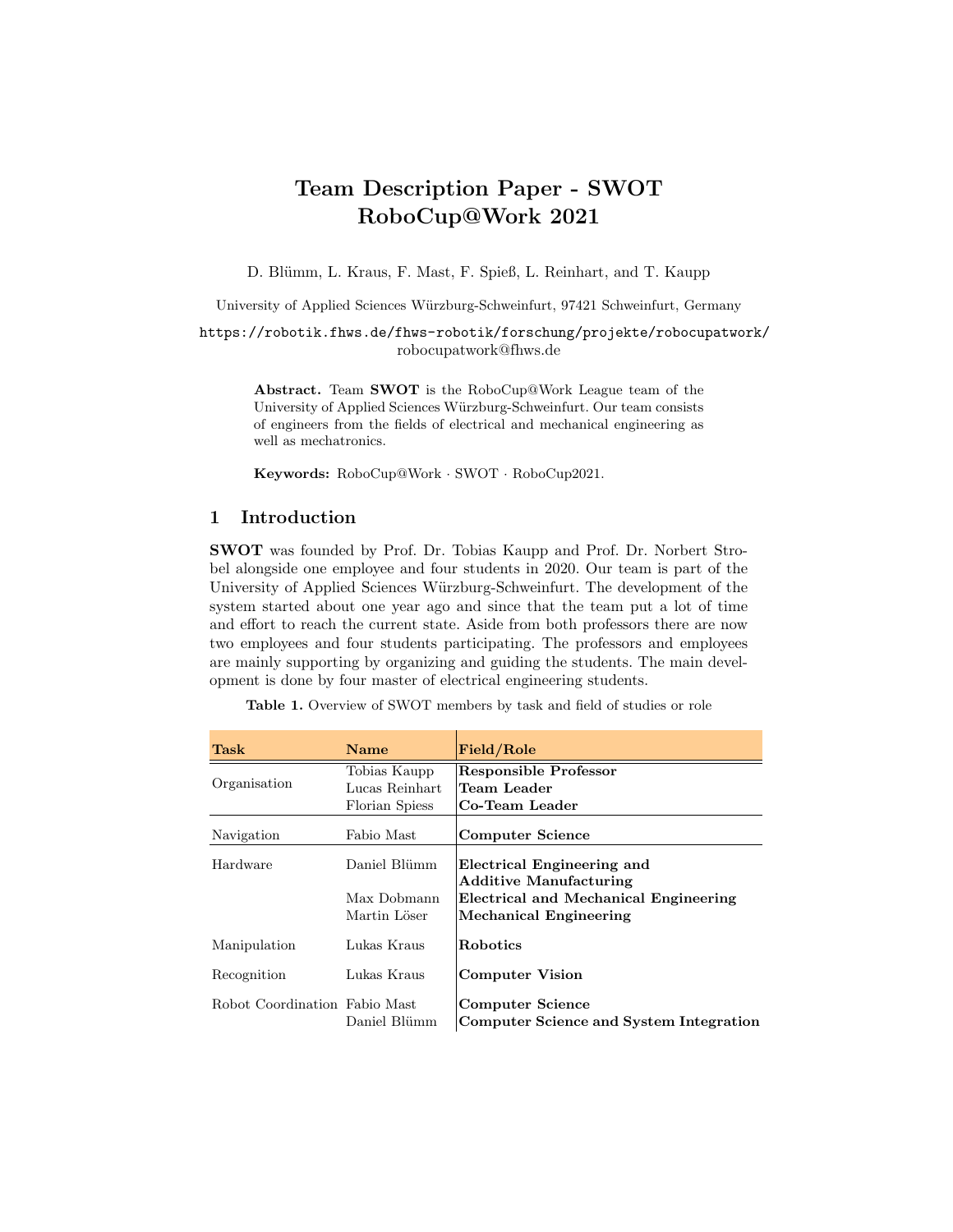2 D. Blümm, L. Kraus, F. Mast, F. Spieß, L. Reinhart, and T. Kaupp

# 2 Robot Description

The robot consists of five main components:

- mobile robot platform from Evocortex GmbH
- UR3e robot arm from Universal robots
- Hand-e gripper from Robotiq
- Intel RealSense D435i
- Intel UP Xtreme

These components were purchased individually and form a valid base while enabling easy integration of additional parts. In the following, we will take a closer look at the different components and their technical specifications.



Fig. 1. The current robot with the Evocortex as base, the UR3e, and the Hand-e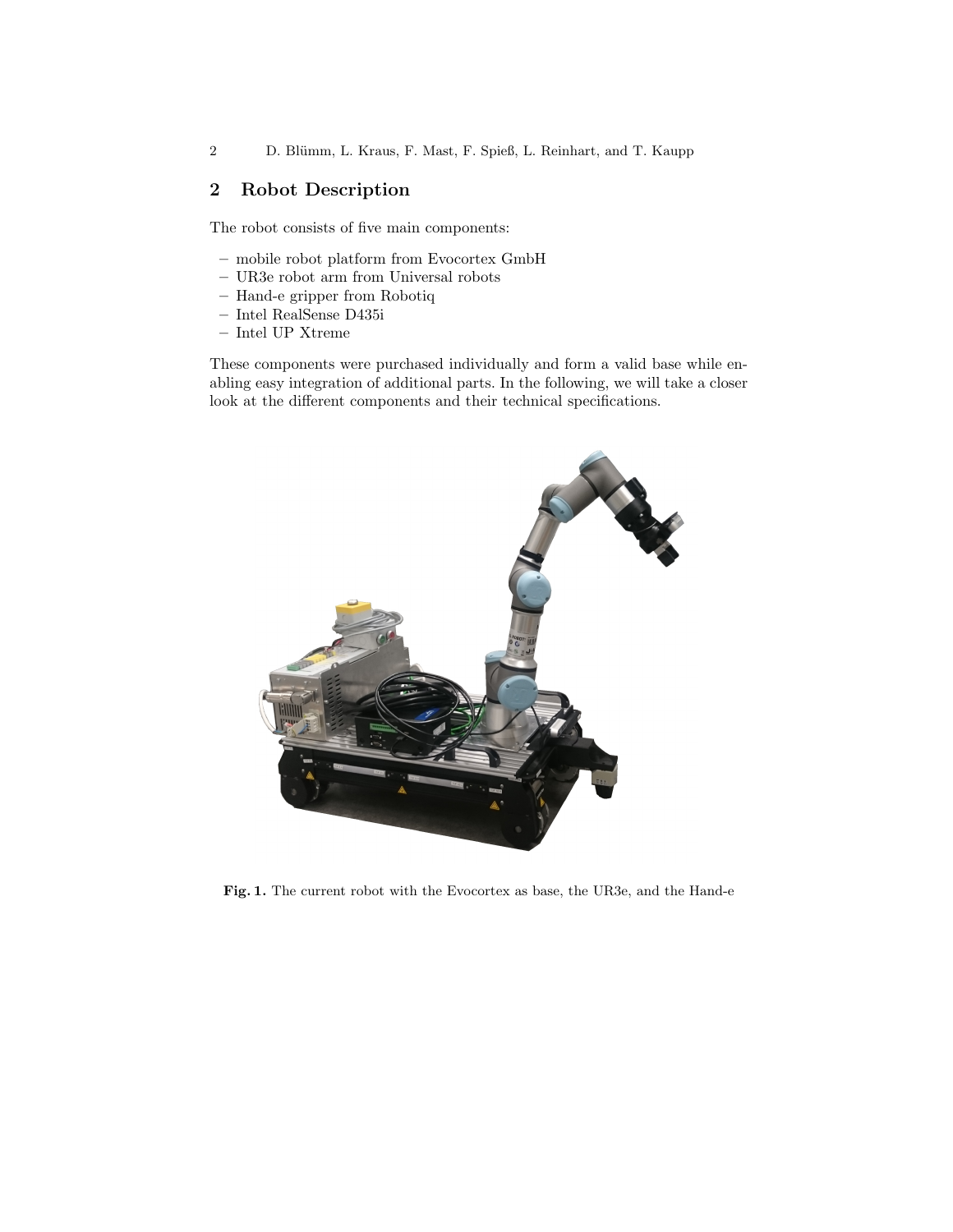Evocortex: This platform is a base to tackle the @Work leagues' tasks. It already comes with a bunch of sensors and additional useful functions. A premounted Sick TIM561 LiDAR-sensor in the front of it enables localization inside the environment. Due to its Mecanum wheels, the platform can move omnidirectionally on the ground, which enables it to maneuver even in narrow and cramped areas. It also has a total of thirteen Time of Flight (ToF)-sensors, eleven of them mounted all around the Evocortex to detect obstacles like walls and avoid collisions. The other two ToF-Sensors are mounted on the bottom to recognize holes. Additionally, there is a camera mounted facing the ground. A removable plate covers the Evocortex' internals and allows easy exchange, as well as the addition of components and sensors.[\[1\]](#page-6-0)

UR3e and Hand-e: Universal Robot's UR3e robot arm and Robotiq's Hand-e manipulator form a system that enables gripping, lifting, and moving parts weighing up to three kilograms. With this setup, it can reach parts at a distance of 50 centimeters away, which is more than sufficient for the grasping tasks in @Work league.[\[2\]](#page-6-1)[\[3\]](#page-6-2)

Intel RealSense D435i: This camera allows depth recognition and provides registered point clouds as well as RGB-D image data. With this data, we attempt to recognize objects by comparing it with the CAD files provided by the @Work league.[\[4\]](#page-6-3)

Intel UP Xtreme: To strictly separate mobile platform control from other computational tasks we added the Intel UP Xtreme to the robot. The Jetson TX2 mounted inside the Evocortex runs a lot of resource-expensive software. To expand the computational resources, we decided to add the UP Xterme to the system.[\[5\]](#page-6-4)

Planed future changes: Currently, we are planning to add another Sick LiDAR sensor. With our setup, it's not possible to reliably detect obstacles on the left, right, or backside of the robot. Thereby moving backward is difficult as only the ToF-Sensors can deliver data to avoid colliding with obstacles.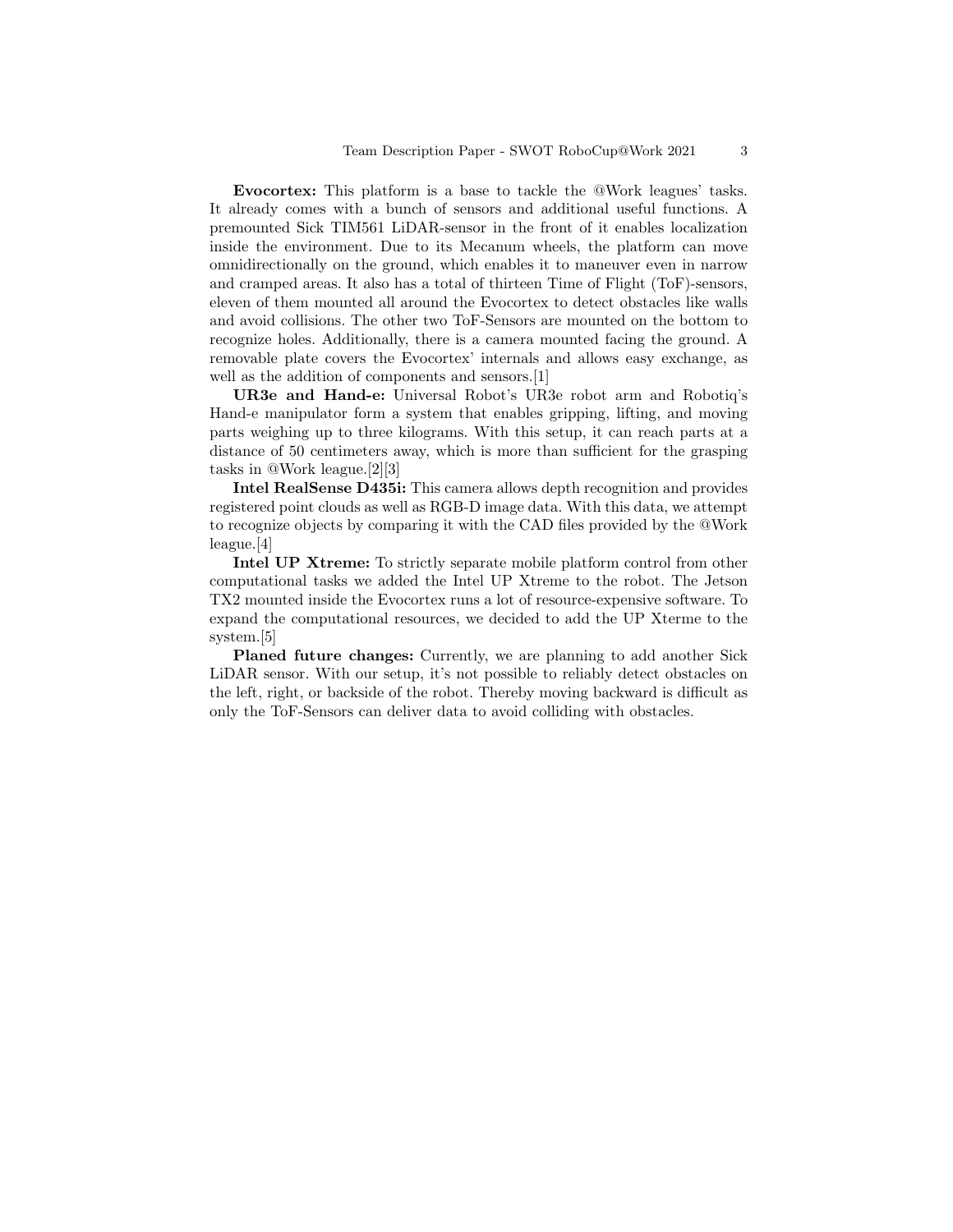4 D. Blümm, L. Kraus, F. Mast, F. Spieß, L. Reinhart, and T. Kaupp

# 3 Software Architecture

The upcoming sections describe the different parts of the software. Our system runs on Ubuntu 18.04 with the Robot Operating System (ROS) version Melodic. In the following a brief overview of the different software components is given. After that a more detailed descriptions on how all components work together to accomplish the tasks of RoboCup@Work league is provided.

#### 3.1 Overview

Figure [2](#page-3-0) shows the current software architecture as well as the interactions between the different parts.



Fig. 2. Simplified representation of the main software components and their interactions

<span id="page-3-0"></span>At the moment the software is a combination of four components:

- 1. Task scheduler
- 2. Autonomous navigation
- 3. Object recognition and pose estimation
- 4. Manipulation and control

The following sections describe these different parts and how they interact.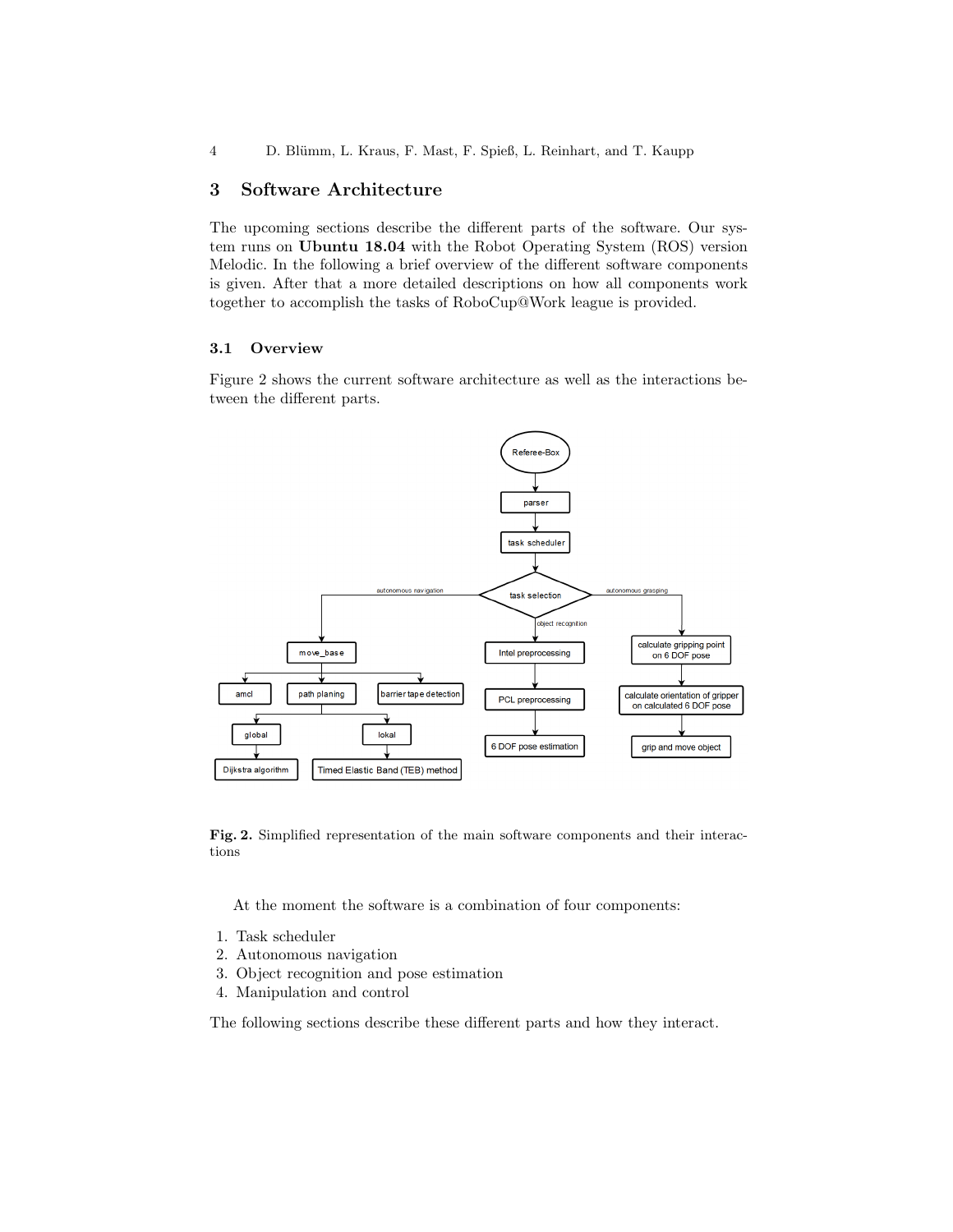#### 3.2 Task scheduler

The task scheduler is responsible for analyzing, sorting, and supervising the different tasks transmited by the Robocup's referee box. A simple parser converts the data of the message into a more sophisticated format. Afterwards the scheduler calculates from the given list of objectives the required movement, object recognition, and grasping tasks to achieve them. The tasks are then sorted to guarantee the most efficient execution. An example is a movement task followed by an object recognition task. In this case, the camera on the robot arm can already be moved to the correct position for object analysis. Meanwhile, the robot executes the last sub-task of the movement task e.g. orientating itself correctly in front of the workstation. Aside from analyzing and sorting tasks the task scheduler also starts their execution and handles unexpected situations, e.g. errors during gripping. Dealing with unexpected situations interrupts task execution and requires re-planning a certain part of one or more tasks. This ensures the robot is not damaging itself nor its surrounding.

#### 3.3 Navigation

Before starting the navigation we create a map of the environment using gmapping  $[6]$  package. The ROS map server<sup>[1](#page-4-0)</sup> package is used. To navigate well, the robot needs to get information about the environment and its pose within the environment. It is achieved by sensors which capture data of the surroundings (camera, LiDAR) and internal states (odometry and imu). Our navigation is built around the move<sub>-base</sub><sup>[2](#page-4-1)</sup> package, which provides interfaces to other packages, e.g. those for sensor data interpretation, motion command computation and execution.

For the robot localization, we utilize the LiDAR sensor in combination with the ROS  $\text{amcl}^3$  $\text{amcl}^3$  package. The amcl package implements the Adaptive Monte-Carlo-Algorithm, which is a type of particle filter [\[7\]](#page-6-6). It uses the prerecorded map to estimate the robot's current position.

The motion planning of the mobile robot is divided into global and local path planning based on the prerecorded map. For the global path, we use the global planner package, which we configured to use the Dijkstra algorithm [\[8\]](#page-6-7). This algorithm returns the shortest path between the start and the goal pose [\[9\]](#page-6-8).

For local path planning, the teb local planner<sup>[4](#page-4-3)</sup> is applied. It uses the Timed Elastic Band (TEB) method which is based on the Elastic Band Method. It first calculates a deformable, collision-free path from the global path. Then under artificial forces (internal forces), a short smooth path is created from that in real-time. By interpreting the captured sensor data (external forces), it can be deformed to keep a sufficient distance from obstacles. Time intervals are calculated

<span id="page-4-0"></span><sup>1</sup> [http://wiki.ros.org/map\\_server](http://wiki.ros.org/map_server)

<span id="page-4-1"></span> $^2$  [http://wiki.ros.org/move\\_base](http://wiki.ros.org/move_base)

<span id="page-4-2"></span> $^3$  <http://wiki.ros.org/amcl>

<span id="page-4-3"></span><sup>4</sup> [http://wiki.ros.org/teb\\_local\\_planner](http://wiki.ros.org/teb_local_planner)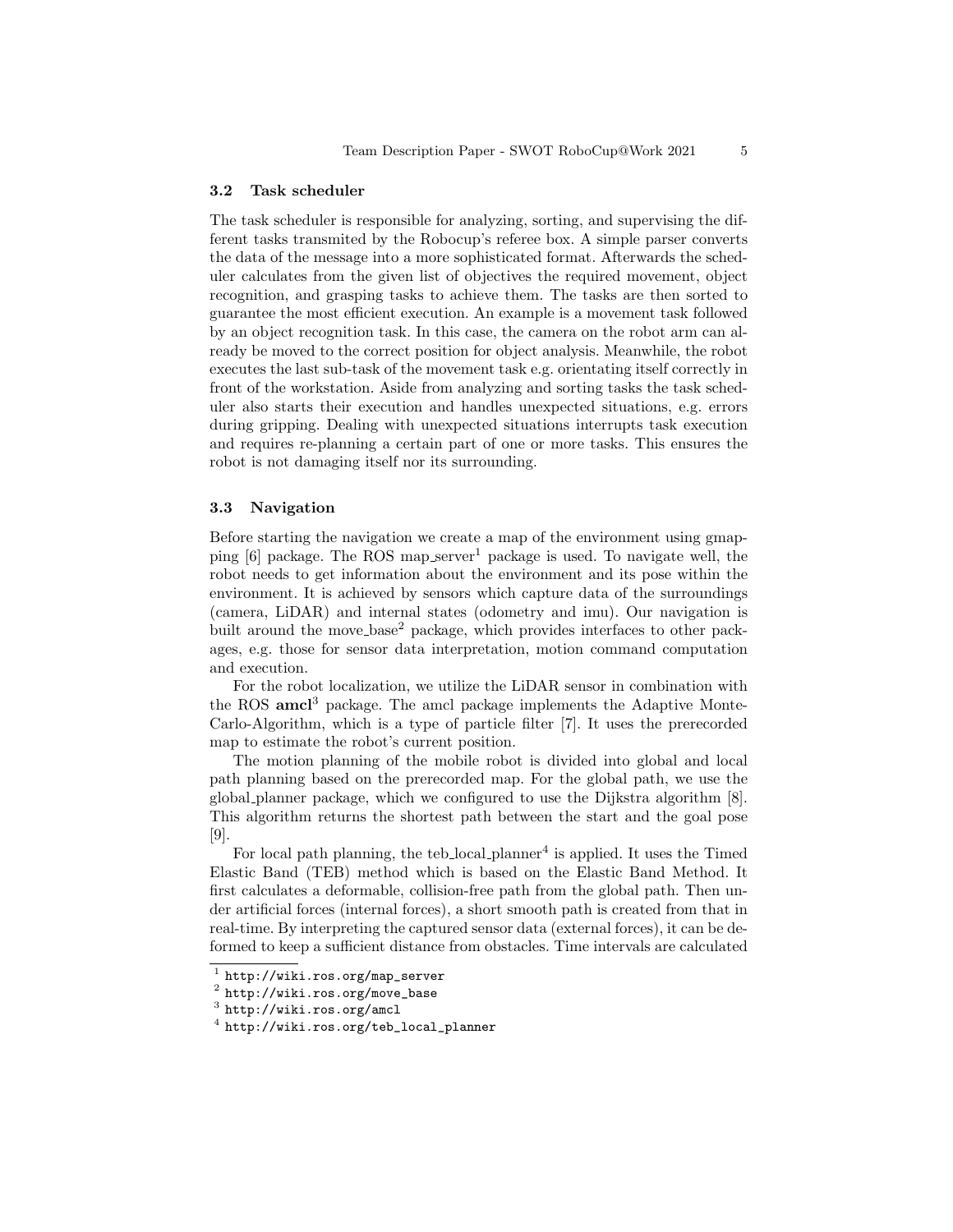afterward indicating how long the robot needs to move from one configuration to the next. In relation to these two configurations and the time intervals, the TEB attempts to perform a weighted optimization in real-time [\[10\]](#page-6-9).

#### 3.4 Object recognition and object pose estimation

The Point Cloud Library (PCL)[\[11\]](#page-6-10) is used for object recognition and object pose estimation based on the CAD data of the object. First, the workstation is scanned with the camera from multiple sides. As a second step, the depth images are merged. A point cloud is generated which is preprocessed by several filters including pass through, radius outlier removal, and uniform sampling. Then the background is removed by plane segmentation. The remaining points are used for object detection and determining the pose.

As a next step keypoints and surface normals are calculated both on the CAD model and in the point cloud. Around the keypoints, the surface changes are stored in histograms using a local descriptor. The descriptors of the scene and the model are then compared and a list of correspondences is generated. Finally, using Hough  $3D^5$  $3D^5$  from PCL, the pose of the object is calculated. The pose is further refined using Iterative Closest Point (ICP).

#### 3.5 Manipulation and Control

The gripping point is determined using an object database and the calculated pose position. In the database for each orientation of the object, a grasping point is defined approximately in the center of the object. After transforming the coordinates of the grasping pose into the base coordinate system, the calculated pose is transmitted to the MoveIt package which controls the robot arm. MoveIt<sup>[6](#page-5-1)</sup> is a widely used ROS package enabling motion planning, manipulation of objects, and control. MoveIt then plans and executes a trajectory to grasp the object. Currently, the trajectory planning needs to be improved to make the system robust against collisions.

# 4 Applicability, reusability and relevance to industrial tasks

The applications developed for @Work league are tackling a wide range of tasks in the industry. Therefore, the main goal is the development of a modular system. All components are supposed to be portable to other robots and tasks. The main reason for this attempt is the fact that @Work league tasks can be adapted to solve a variety of problems not only in industry but also in the medical or private areas. Since our university just established a new B. Eng. Robotics course the applications developed as part of this project will be used for educational purposes as well.

<span id="page-5-0"></span> $^5$  [https://pointclouds.org/documentation/hough\\_\\_3d\\_8h\\_source.html](https://pointclouds.org/documentation/hough__3d_8h_source.html)

<span id="page-5-1"></span> $^6$  <https://moveit.ros.org/>